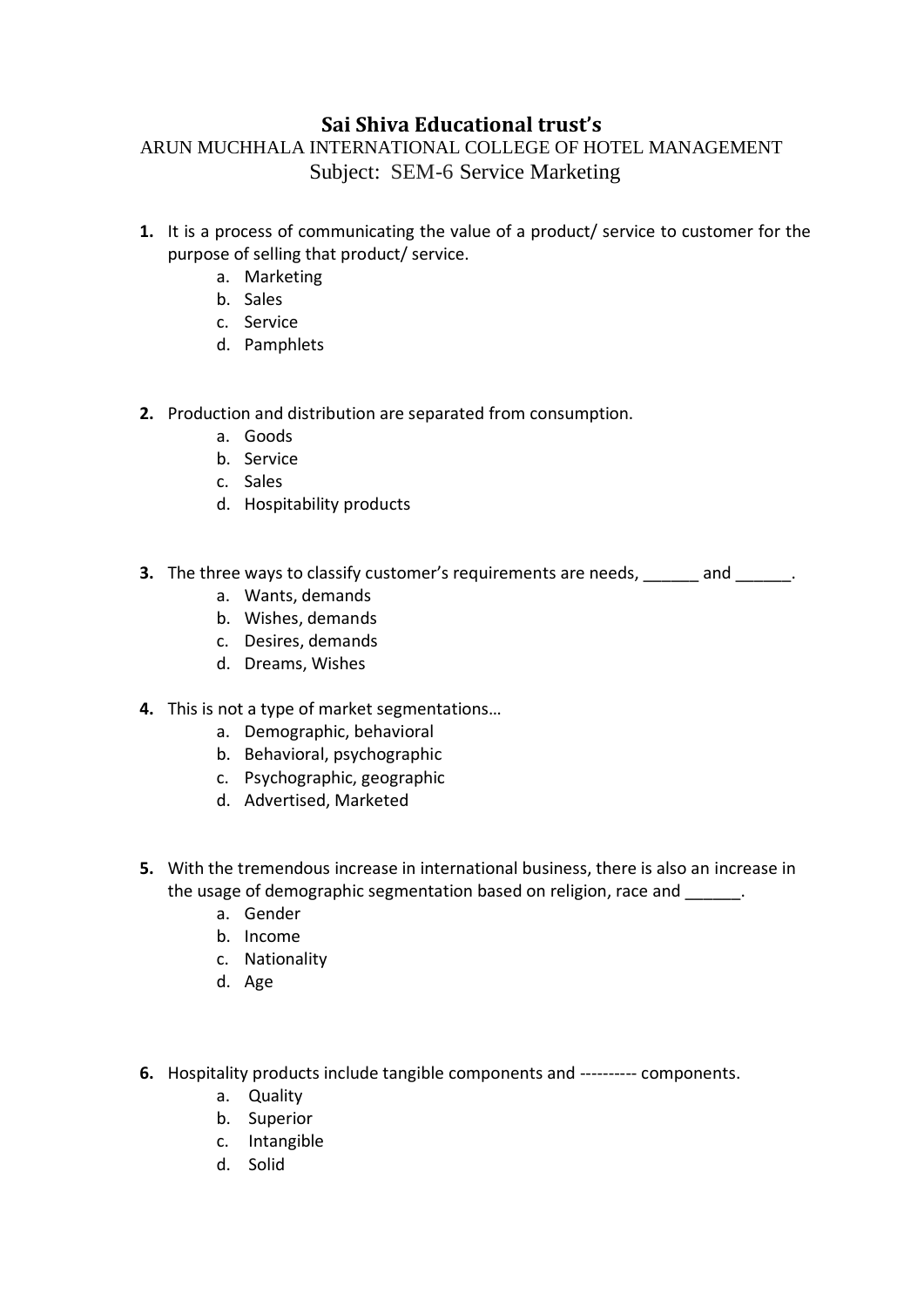- **7.** It is an example of a core product.
	- a. Augmented product
	- b. Buffet counter
	- c. Food
	- d. Parking lot
- **8.** A core product provides ---------------.
	- a. Focus for business
	- b. Facilities
	- c. Amenities
	- d. Guest assistance
- **9.** What is the term for the volume of products sold that, at a given price, will cover the company's costs?
	- a. equilibrium point
	- b. maximum profit
	- c. breakeven point
	- d. match point
- **10.** There are three key elements to price setting: competitors' prices, \_\_\_\_\_\_ perceptions of the product's value and costs.
	- a. Customers
	- b. Sellers
	- c. Manufacturer
	- d. Distributor
- **11.** Charging customers different prices for essentially the same service is called \_\_\_\_.
	- a. Price discrimination
	- b. Supply and demand.
	- c. Complementary
	- d. Substitutes
- **12.** Out of the following **ignoring** is NOT an objective of pricing.
	- a. Profit
	- b. Stabilizing demand and sales of the product
	- c. Improvement in product quality
	- d. Expansion of business
- **13.** Brands represent this aspect of a customer towards a products.
	- a. Love
	- b. Hatred
	- c. Perception
	- d. Knowledge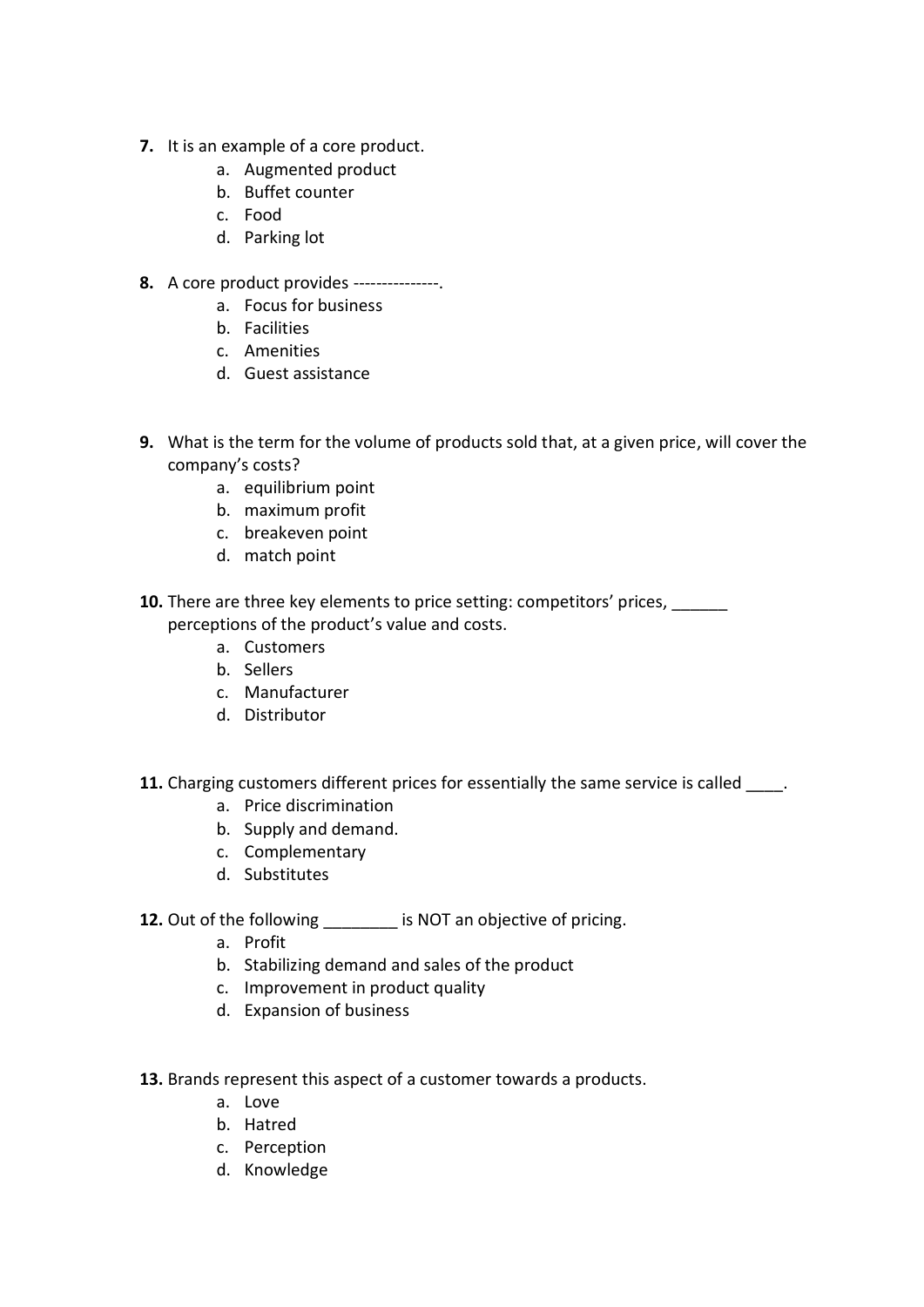- **14.** Which of the following is NOT considered a type of reseller?
	- a. Wholesaler
	- b. Retailer
	- c. Manufacturer
	- d. Distributor

**15.** Who sells to the customers?

- a. Semi wholesalers
- b. Wholesalers
- c. Retailer
- d. Distributor

**16. 16. is a marketing channel that has no intermediary levels.** 

- a. Direct marketing channel
- b. Indirect marketing channel
- c. Forward channel
- d. Hybrid channel

**17.** \_\_\_\_\_\_ sells to the ultimate consumer.

- a. Wholesaler
- b. Agent
- c. Retailer
- d. Manufacturer

**18.** Any paid form of non-personal presentation and promotion of ideas, goods,

or services by an identified sponsor is called as \_\_\_\_\_.

- a. Advertising
- b. Personal Selling
- c. Publicity
- d. Direct Marketing

**19.** Personal presentation by the firm's sales force for the purpose of making sales and building customer relationships can be referred to as

- a. Publicity
- b. Direct Marketing
- c. Personal Selling
- d. Sales Promotion

**20.** At a certain level whose participation in service process is unavoidable along with the staff?

- a. Top management
- b. Suppliers
- c. Customers
- d. Government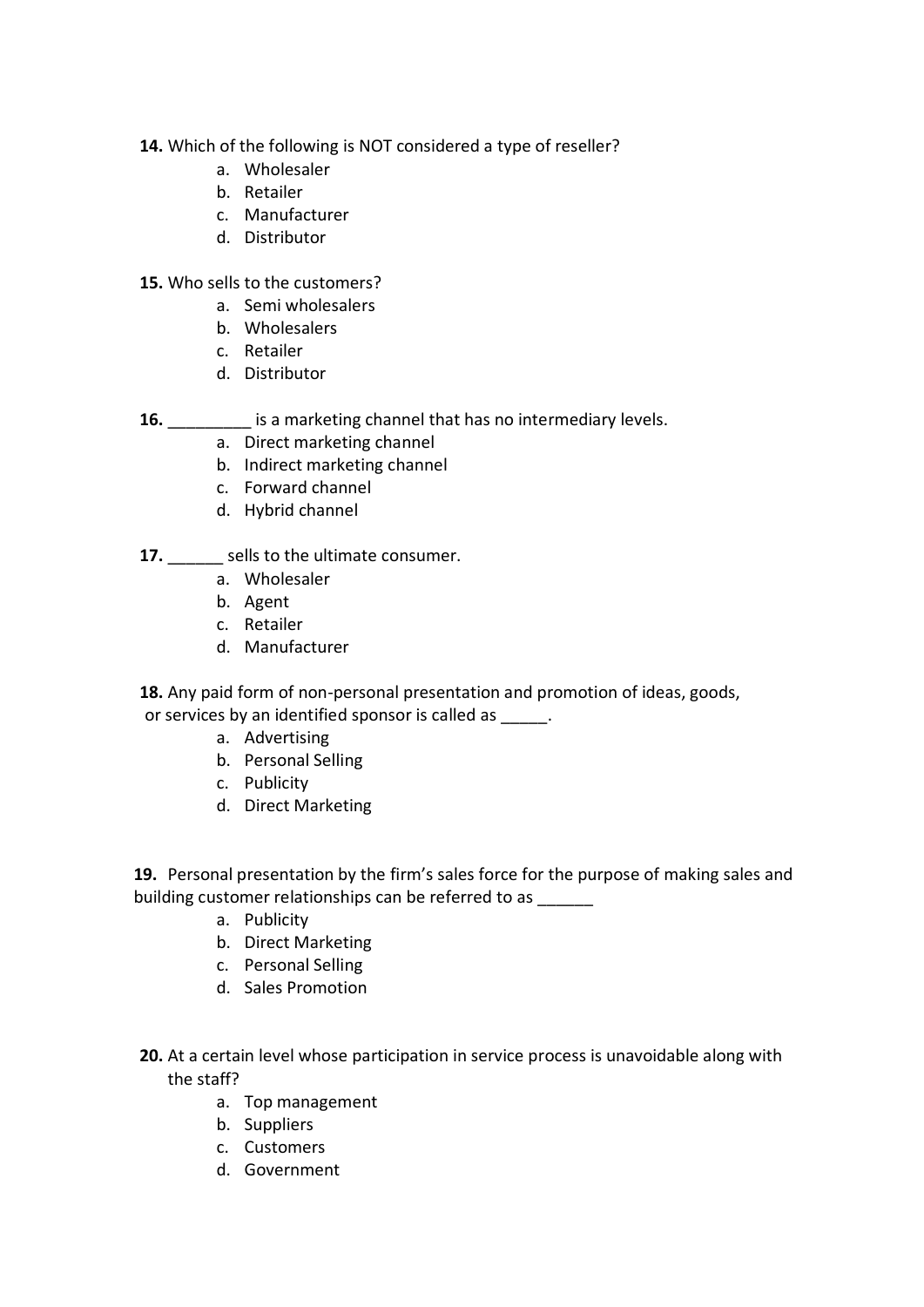- **21.** How do customers contribute for the betterment of service?
	- a. By ordering a meal
	- b. By booking a room
	- c. By giving feedback on service
	- d. By using the hotel gym
- **22.** One of the stages in purchase behavior of a consumer is?
	- a. Devaluation
	- b. Sale
	- c. Misinformation
	- d. Purchase
- **23.** Guests of tomorrow will be well informed all the time as they will be exposed to technology?
	- a. 24x5
	- b. 18x5
	- c. 24x7
	- d. 18x7
- **24.** The use of the Internet and digital media capabilities to help sell your products or services is know as  $\qquad \qquad$ .
	- a. E- Marketing
	- b. Servicing
	- c. Sales
	- d. Virtual Tour

**25.** Buying or Selling on various websites and/or online marketplaces is called

- a. E-marketing
- b. E-commerce
- c. E-mail
- d. E-Sale

**26.** Fixing a right price for services offered is difficult because of  $\qquad$ .

- a. Perishability.
- b. Heterogeneity
- c. Inseparability
- d. Intangibility
- **27.** \_\_\_\_\_\_ makes customer demand match the product company currently offer.
	- a. Service
	- b. Marketing
	- c. Sales
	- d. Goods.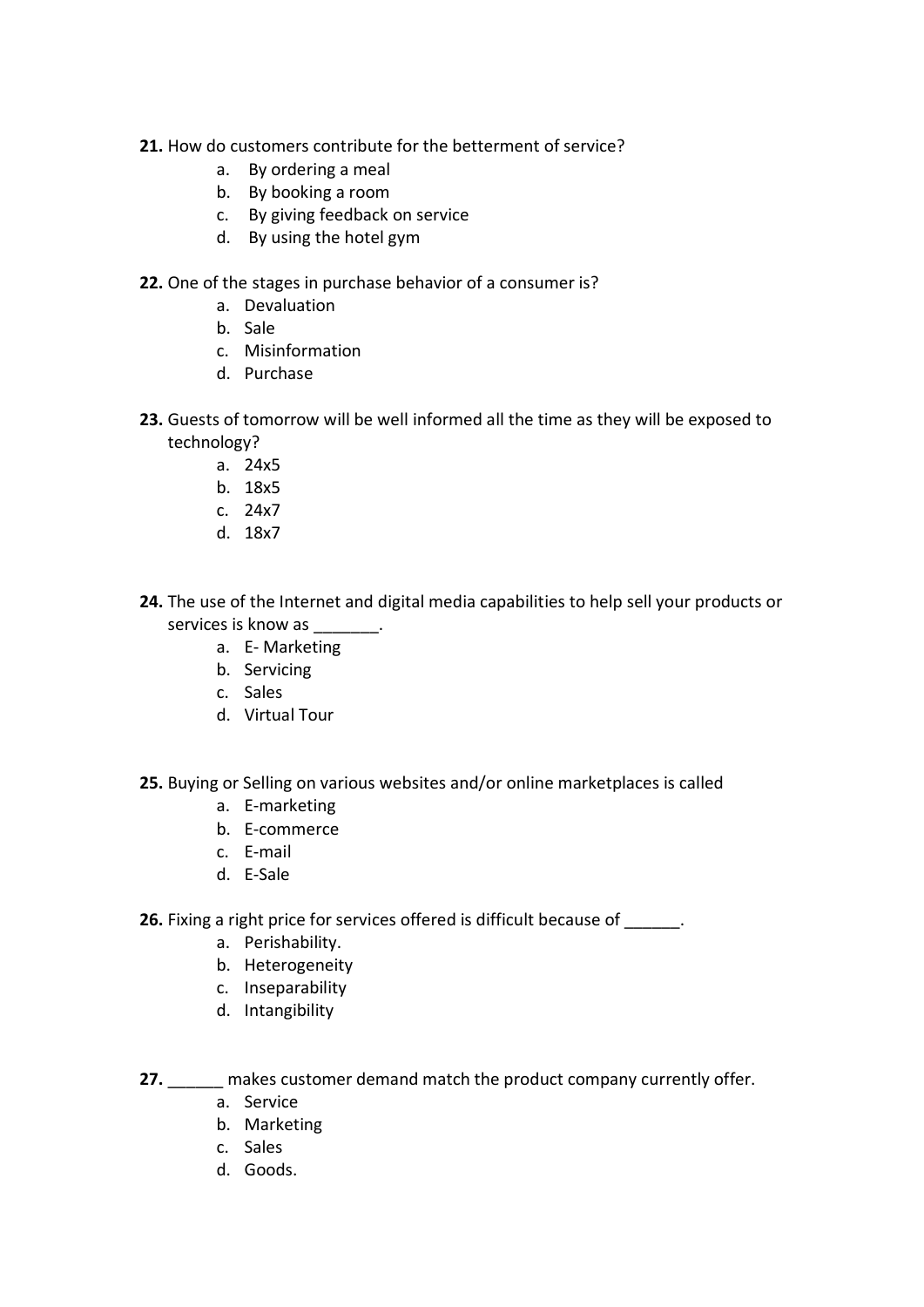- **28.** In behavioral segmentation, population is divided on the basis of their behavior, usage and \_\_\_\_\_\_.
	- a. Decision making pattern
	- b. Choices
	- c. Needs
	- d. Demanding behavior
- **29.** A good positioning strategy elevates the marketing efforts and helps a buyer move from knowledge of a product or service to its  $\qquad \qquad$ .
	- a. Purchase
	- b. Awareness
	- c. Uniqueness
	- d. Demand

**30.** Determining your \_\_\_\_\_ market position is every bit as vital as any competitor analysis.

- a. Past
- b. Existing
- c. Forecasted
- d. Analyzed

**31.** Rest and sleep are examples of which level of product?

- a. Core product
- b. Secondary product
- c. Hospitality product
- d. Marketing product
- **32.** What is a brand?
	- a. Word
	- b. Service
	- c. Product
	- d. Combination of name, term, sign, symbol, design

**33.** \_\_\_\_\_\_ is the added value on products and services because of a powerful brand name.

- a. Labelling
- b. Superior product
- c. Brand equity
- d. After sale service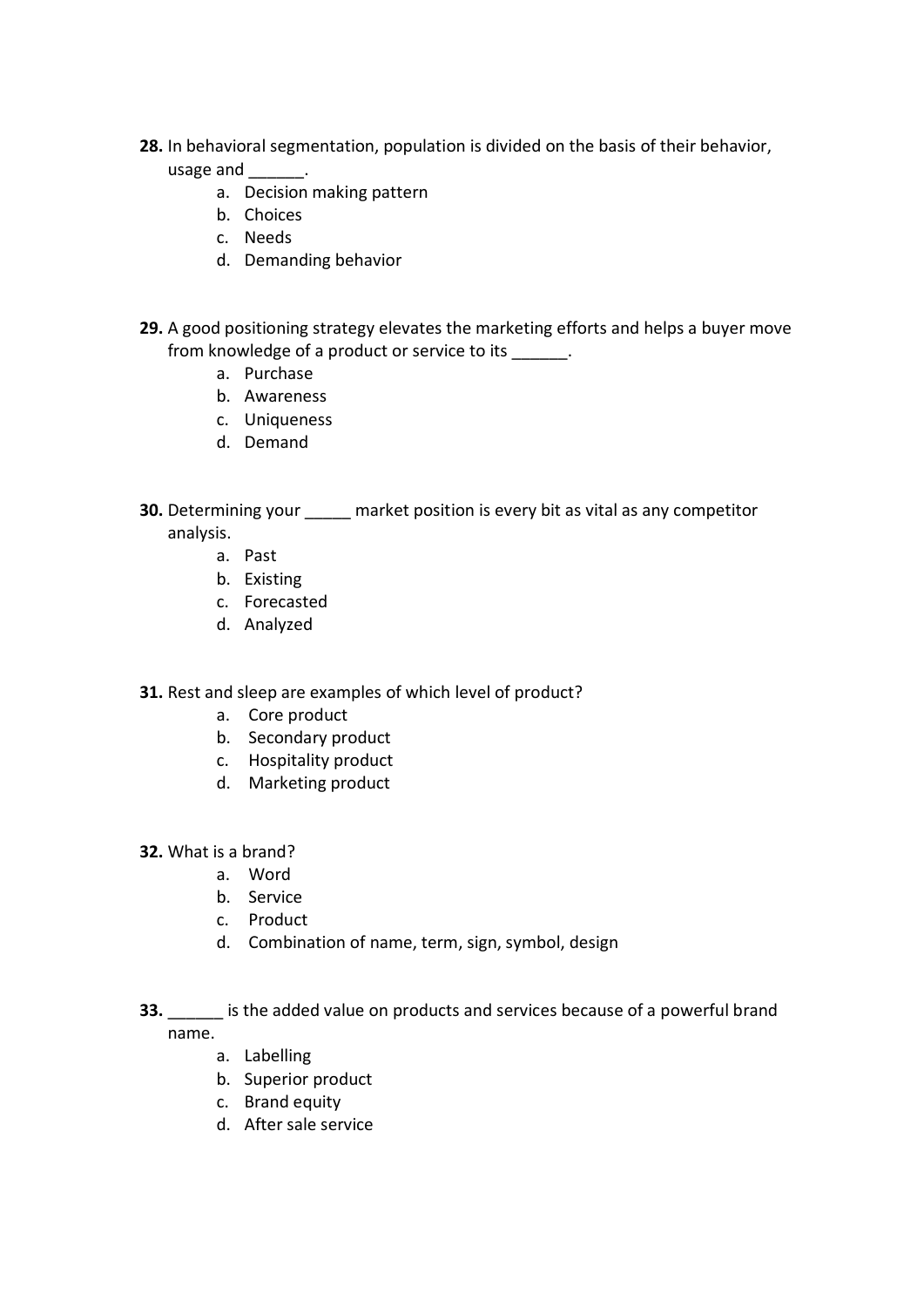- **34.** Who will buy a product during the product introduction stage?
	- a. Middle class customers
	- b. Customers below poverty line
	- c. Customers who are rich or from higher income group
	- d. Handicapped customers
- **35.** Under which conditions would market skimming be likely to be a viable strategy?
	- a. There is sufficient market capacity and competitors can make more of the product.
	- b. There are no competitors.
	- c. The demand for the goods in question is relatively price is elastic.
	- d. When there are too many competitors
- **36.** Sensitivity of demand to change in price is known as
	- a. Cost-plus price
	- b. Break-even price
	- c. Price elasticity
	- d. Inelastic
- **37.** What is a cartel?
	- a. A group of companies that get together and fix prices between them
	- b. A list of prices
	- c. The various prices charged across a product range
	- d. A government pricing strategy

## **38.** Which is one of the objectives of pricing?

- a. Maximize profits
- b. Earning high rate of investment
- c. Decrease in sales
- d. d. To showcase your products
- **39.** Flipkart, Amazon are examples of  $\qquad$ .
	- a. Departmental stores
	- b. Chain stores
	- c. Co-operative stores
	- d. Online stores
- **40.** \_\_\_\_\_\_ involves mass communication.
	- a. Personal selling
	- b. Sales promotion
	- c. Advertising
	- d. Publicity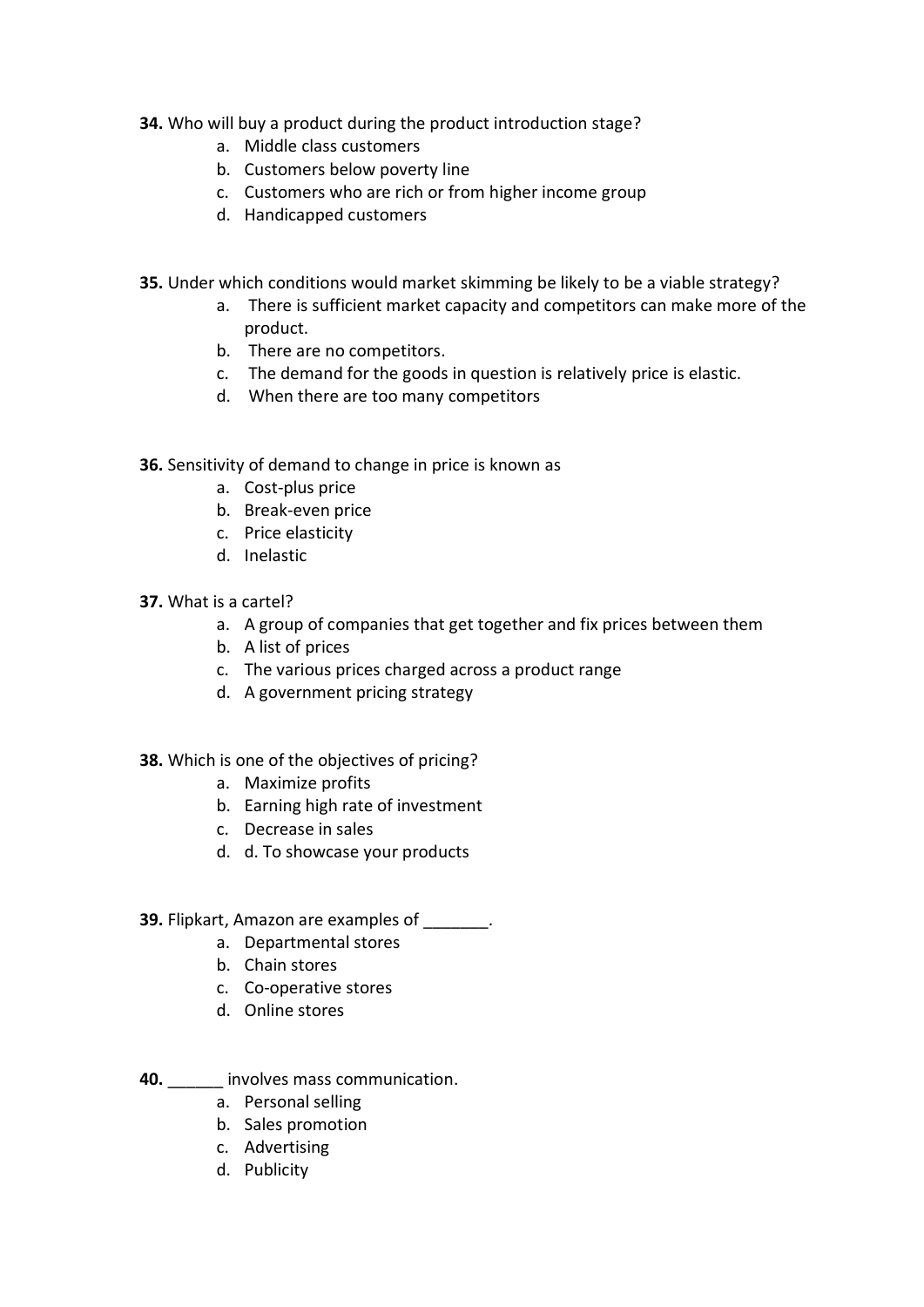- **41.** \_\_\_\_\_\_\_\_\_\_\_\_element of communication mix involves / represents thousands of marketing communications that a consumer is exposed to everyday, all of them competing for his attention simultaneously.
	- a. Encoding
	- b. Decoding
	- c. Feedback
	- d. Noise

**42.** In Sales Process the acronym FAB refers to \_\_\_\_\_

- a. Features, Advantages and Benefits
- b. Fulfillment Assurance and Billing
- c. Fast Active Builder
- d. Fully Acknowledged Broadcast

**43.** A reduction in price on purchase during a stated period of time is known as.

- a. Sale
- b. Discount
- c. Allowance
- d. Promotion

**44.** They are all human factors who play a part in the service delivery.

- a. Products
- b. People
- c. Price
- d. Promotion

**45.** It is also known as Servicescape.

- a. Hospitality Product
- b. Value of a product
- c. Atmosphere within which service is provided
- d. Marketing efforts

**46.** It is one of the components of a service blue print.

- a. Line of control
- b. Line of visibility
- c. Line of division
- d. Line of action